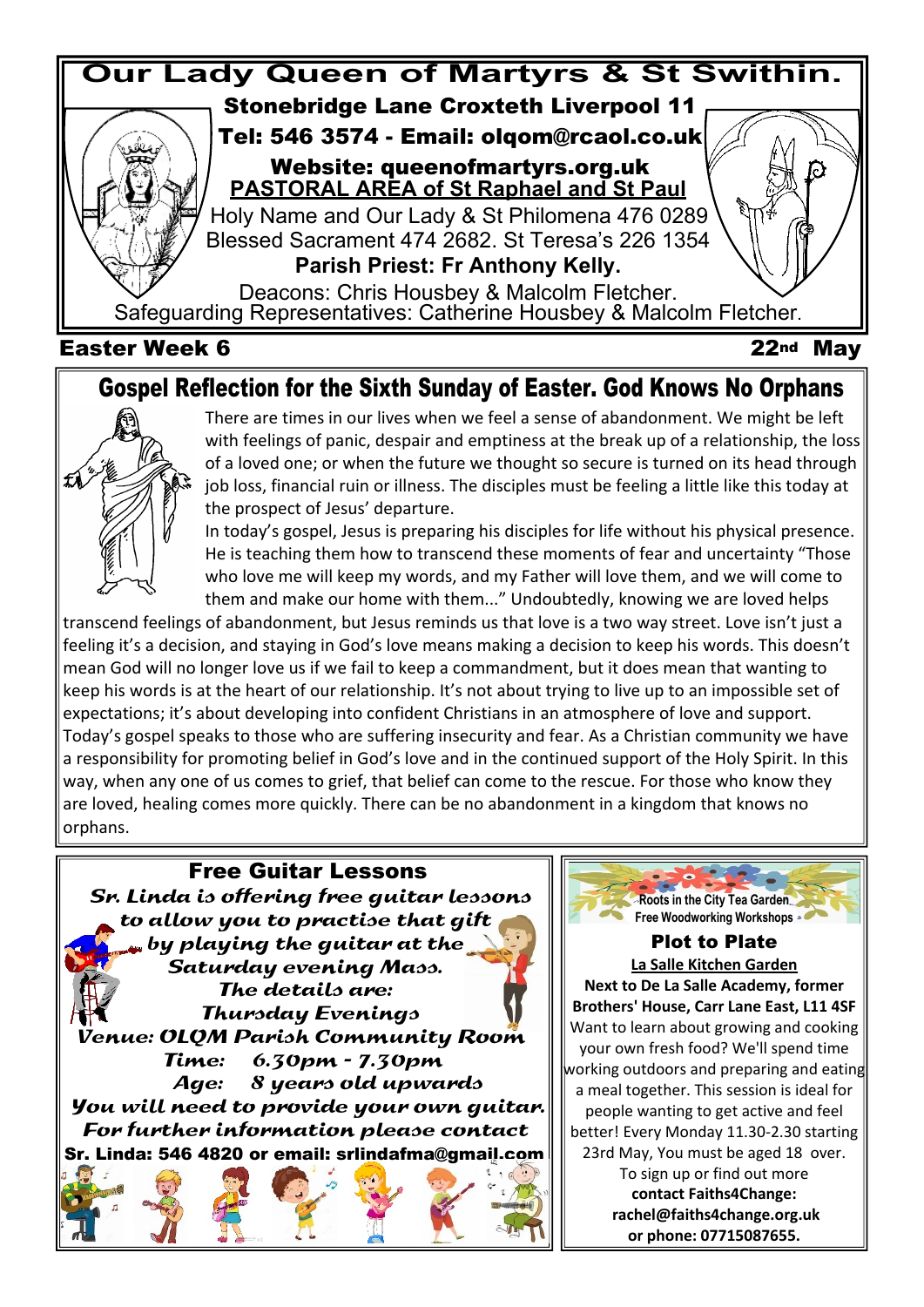## **Saint Rita of Cascia, Feast day 22nd May**



Like Elizabeth Ann Seton, Rita of Cascia was a wife, mother, widow, and member of a religious community. Her holiness was reflected in each phase of her life. Born at Roccaporena in central Italy, Rita wanted to become a nun but was pressured at a young age into marrying a harsh and cruel man. During her 18-year marriage, she bore and raised two sons. After her husband was killed in a brawl and her sons had died, Rita tried to join the Augustinian nuns in Cascia. Unsuccessful at first because she was a

widow, Rita eventually succeeded. Over the years, her austerity, prayerfulness, and charity became legendary. When she developed wounds on her forehead, people quickly associated them with the wounds from Christ's crown of thorns. She meditated frequently on Christ's passion. Her care for the sick nuns was especially loving. She also counselled lay people who came to her monastery. Beatified in 1626, Rita was not canonized until 1900. She has acquired the reputation, together with Saint Jude, as a saint of impossible cases. Many people visit her tomb each year.

**Reflection** Although we can easily imagine an ideal world in which to live out our baptismal vocation, such a world does not exist. An "If only …." approach to holiness never quite gets underway, never produces the fruit that God has a right to expect. Rita became holy because she made choices that reflected her baptism and her growth as a disciple of Jesus. Her overarching, lifelong choice was to cooperate generously with God's grace, but many small choices were needed to make that happen.

Few of those choices were made in ideal circumstances—not even when Rita became an Augustinian nun. **Saint Rita is the Patron Saint of:** Difficult Marriages, Impossible Causes, Infertility, Parenthood.

## **St Bede the Venerable, Feast Day 25th May.**

Bede was born at Sunderland, monk of Jarrow, biblical scholar, and first English historian. As priest he devoted his life to the study of scripture. He considered his 25 works of scripture commentary his most important work, but many scholars regard his History of the English people, finished in 731 as his most significant. He died singing the "Glory be". Boniface, on hearing of his death, wrote 'the candle of the Church, lit by the Holy Spirit, was extinguished.



## **Saint Mary Magdalene de' Pazzi's, Feast day 25th May**

Mystical ecstasy is the elevation of the spirit to God in such a way that the person is aware of this union with God while both internal and external senses are detached from the sensible world. Mary Magdalene de' Pazzi was so generously given this special gift of God that she is called the "ecstatic saint." Catherine de' Pazzi was born into a noble family in Florence in 1566. The normal course would have been for her to have married into wealth and enjoyed comfort, but Catherine chose to follow her own path. At 9, she

learned to meditate from the family confessor. She made her first Communion at the then-early age of 10, and made a vow of virginity one month later. At 16, Catherine entered the Carmelite convent in Florence because she could receive Communion daily there.

Catherine had taken the name Mary Magdalene and had been a novice for a year when she became critically ill. Death seemed near, so her superiors let her make her profession of vows in a private ceremony from a cot in the chapel. Immediately after, Mary Magdalene fell into an ecstasy that lasted about two hours. This was repeated after Communion on the following 40 mornings. These ecstasies were rich experiences of union with God and contained marvellous insights into divine truths.

As a safeguard against deception and to preserve the revelations, her confessor asked Mary Magdalene to dictate her experiences to sister secretaries. Over the next six years, five large volumes were filled. The first three books record ecstasies from May of 1584 through Pentecost week the following year. This week was a preparation for a severe five-year trial. The fourth book records that trial and the fifth is a collection of letters concerning reform and renewal. Another book, Admonitions, is a collection of her sayings arising from her experiences in the formation of women religious.

The extraordinary was ordinary for this saint. She read the thoughts of others and predicted future events. During her lifetime, Mary Magdalene appeared to several persons in distant places and cured a number of sick people. It would be easy to dwell on the ecstasies and pretend that Mary Magdalene only had spiritual highs. This is far from true. It seems that God permitted her this special closeness to prepare her for the five years of desolation that followed when she experienced spiritual dryness. She was plunged into a state of darkness in which she saw nothing but what was horrible in herself and all around her. She had violent temptations and endured great physical suffering. Mary Magdalene de' Pazzi died in 1607 at age 41, and was canonized in 1669.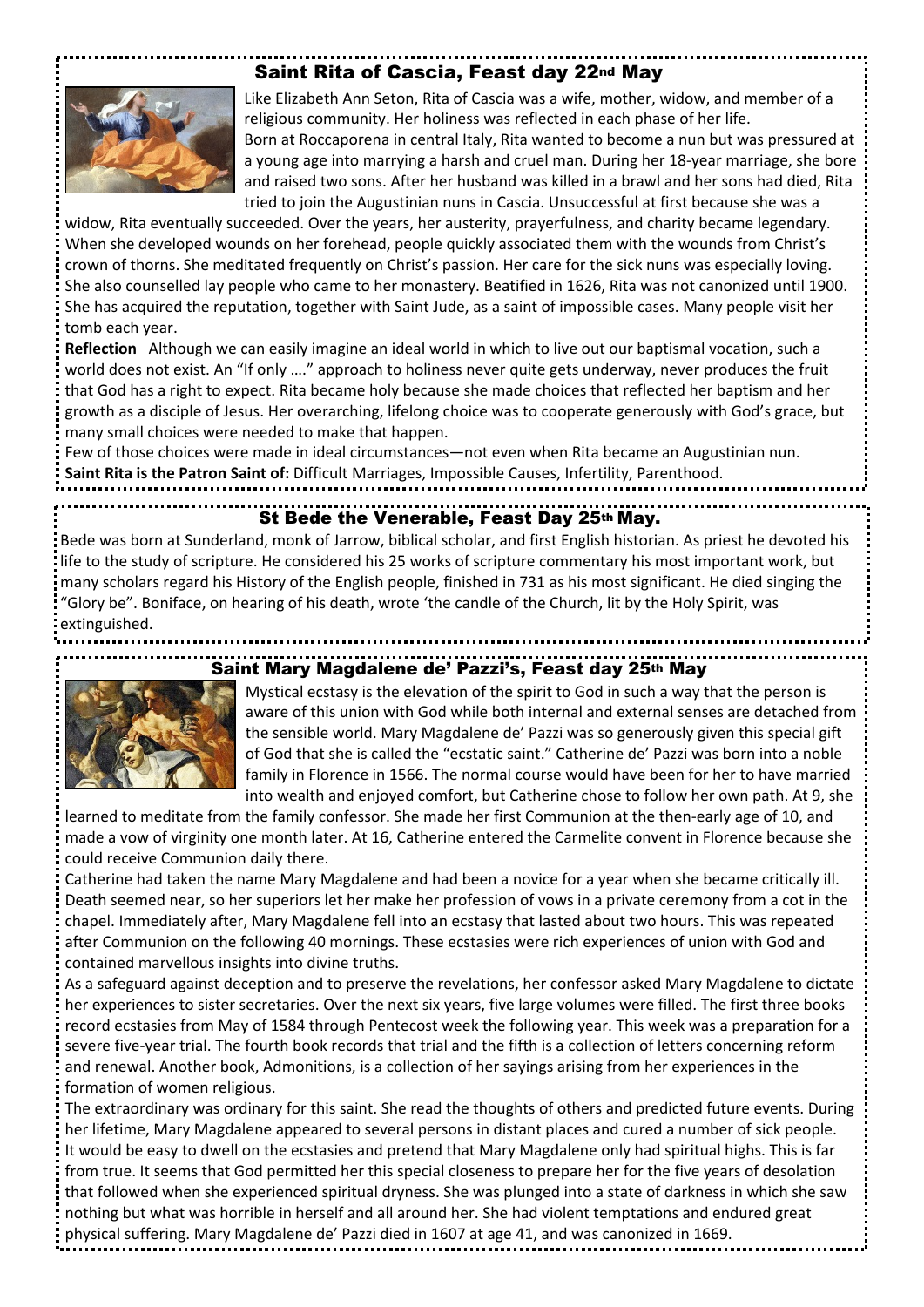

## **Saint Augustine of Canterbury, Feast day 27th May**

In the year 596, some 40 monks set out from Rome to evangelize the Anglo-Saxons in England. Leading the group was Augustine, the prior of their monastery. Hardly had he and his men reached Gaul when they heard stories of the ferocity of the Anglo-Saxons and of the treacherous waters of the English Channel. Augustine returned to Rome and to Gregory the Great—the pope who had sent them—only to be assured by him that their fears were groundless.



Augustine set out again. This time the group crossed the English Channel and landed in the territory of Kent, ruled by King Ethelbert, a pagan married to a Christian, Bertha. Ethelbert

received them kindly, set up a residence for them in Canterbury and within the year, on Pentecost Sunday 597, was himself baptized. After being consecrated a bishop in France, Augustine returned to Canterbury, where he founded his see. He constructed a church and monastery near where the present cathedral, begun in 1070, now stands. As the faith spread, additional sees were established at London and Rochester.

Work was sometimes slow and Augustine did not always meet with success. Attempts to reconcile the Anglo-Saxon Christians with the original Briton Christians—who had been driven into western England by Anglo-Saxon invaders—ended in dismal failure. Augustine failed to convince the Britons to give up certain Celtic customs at variance with Rome and to forget their bitterness, helping him evangelise their Anglo-Saxon conquerors. Labouring patiently, Augustine wisely heeded the missionary principles—quite enlightened for the times suggested by Pope Gregory: purify rather than destroy pagan temples and customs; let pagan rites and festivals be transformed into Christian feasts; retain local customs as far as possible. The limited success Augustine achieved in England before his death in 605, a short eight years after his arrival, would eventually bear fruit long after in the conversion of England. Augustine of Canterbury can truly be called the "Apostle of England."